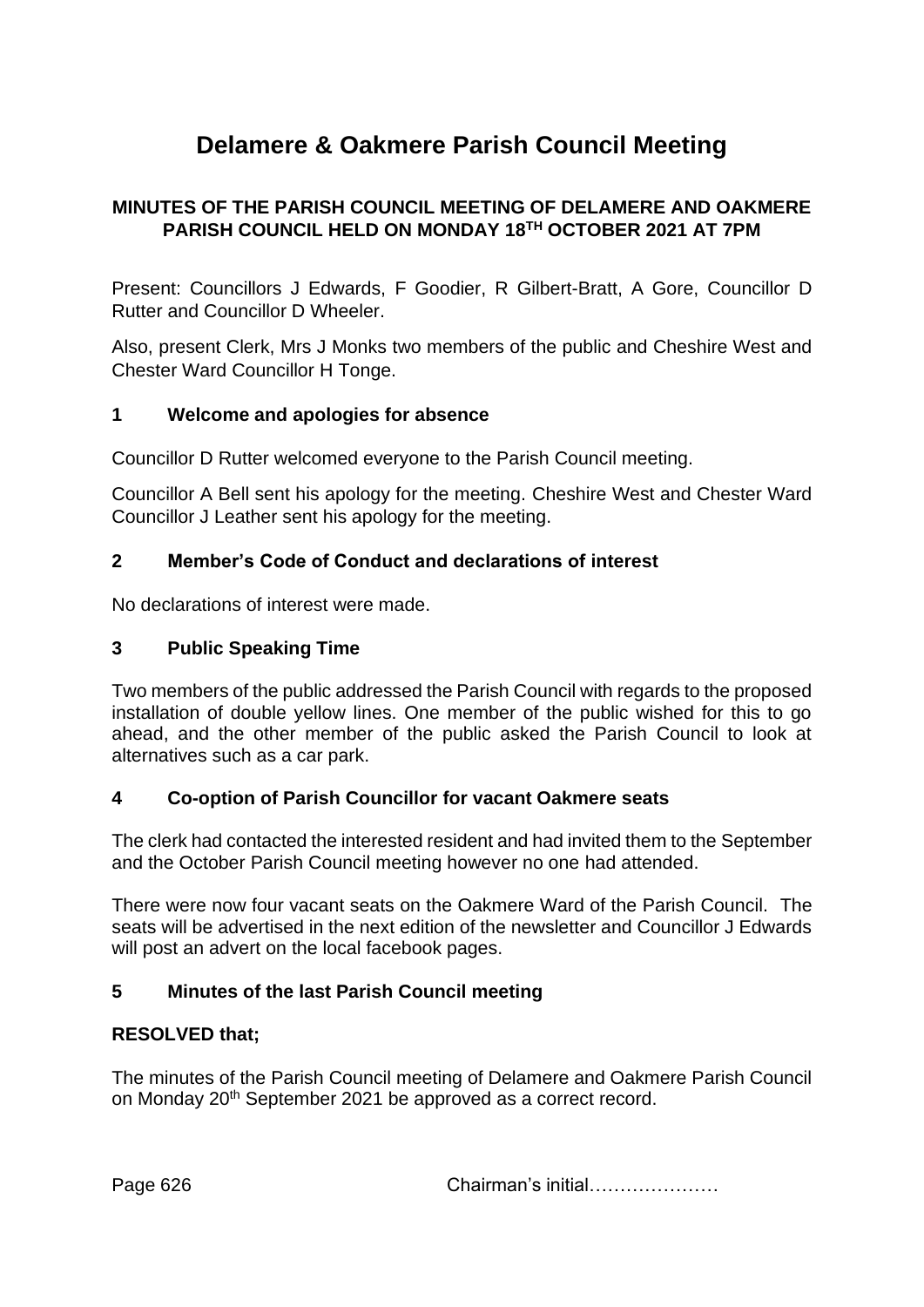# **6 Progress Reports and Outstanding Items**

The clerk had reported the information board at Bowyers Waste to Cheshire West and Chester Council for their attention.

The clerk confirmed that she had contacted Lane End regarding the roundabout, and this has been passed to the site team. The Marketing and Community Executive is looking into the competition/sculpture request.

The clerk has asked if the Highways Department had completed the list of signs that needed attention. The clerk did not know if these had been done or not and as such will re-circulate a list.

Councillor D Rutter confirmed that he has contacted the owner of the field with the Oakmere sign in and it will be removed. The clerk confirmed that she had removed both Oakmere signs off the asset register and insurance cover for the Parish Council.

#### **7 Correspondence**

The clerk had circulated an email sent on  $18<sup>th</sup>$  October 2021 from a resident regarding planters as the Parish Council had decided on this matter at the Parish Council meeting in September the clerk had replied and send copies of the emails for the attention of the Parish Councillors.

#### **8 Planning**

The planning applications that had been received up to  $18<sup>th</sup>$  October 2021 were considered.

## **RESOLVED** that;

- (a) No objections were made to 21/03372/LDC, Occupation of the subject property in noncompliance for a continuous period over 10 years. New House Farm Farm Road Oakmere.
- (b) No objections were made to 21/03680/S73, Application to link and extend the extant planning permission consents at Delamere Quarry (Ref 4/31844) and Crown Farm Quarry (Ref 4/APP/2002/1514) to work sand and gravel reserves in a phased manner - Variation of condition 17 of planning permission 20/01012/S73 to allow importation of limestone fines for blending with sand for construction market, Crown Farm Quarry Stoneyford Lane Oakmere.
- (c) No objections were made to 21/03590/FUL, Extension to existing stables to create double garage, Lark Rise Chester Road Oakmere.:
- (d) 21/03131/FUL, change of use from office to car and motorcycle sales / office, Alcam Services Ltd Chester Road Oakmere. The Parish Council are concerned regarding access and the increase in traffic on the A556, especially with regards to visibility when entering and exiting the site.

Page 627 Chairman's initial…………………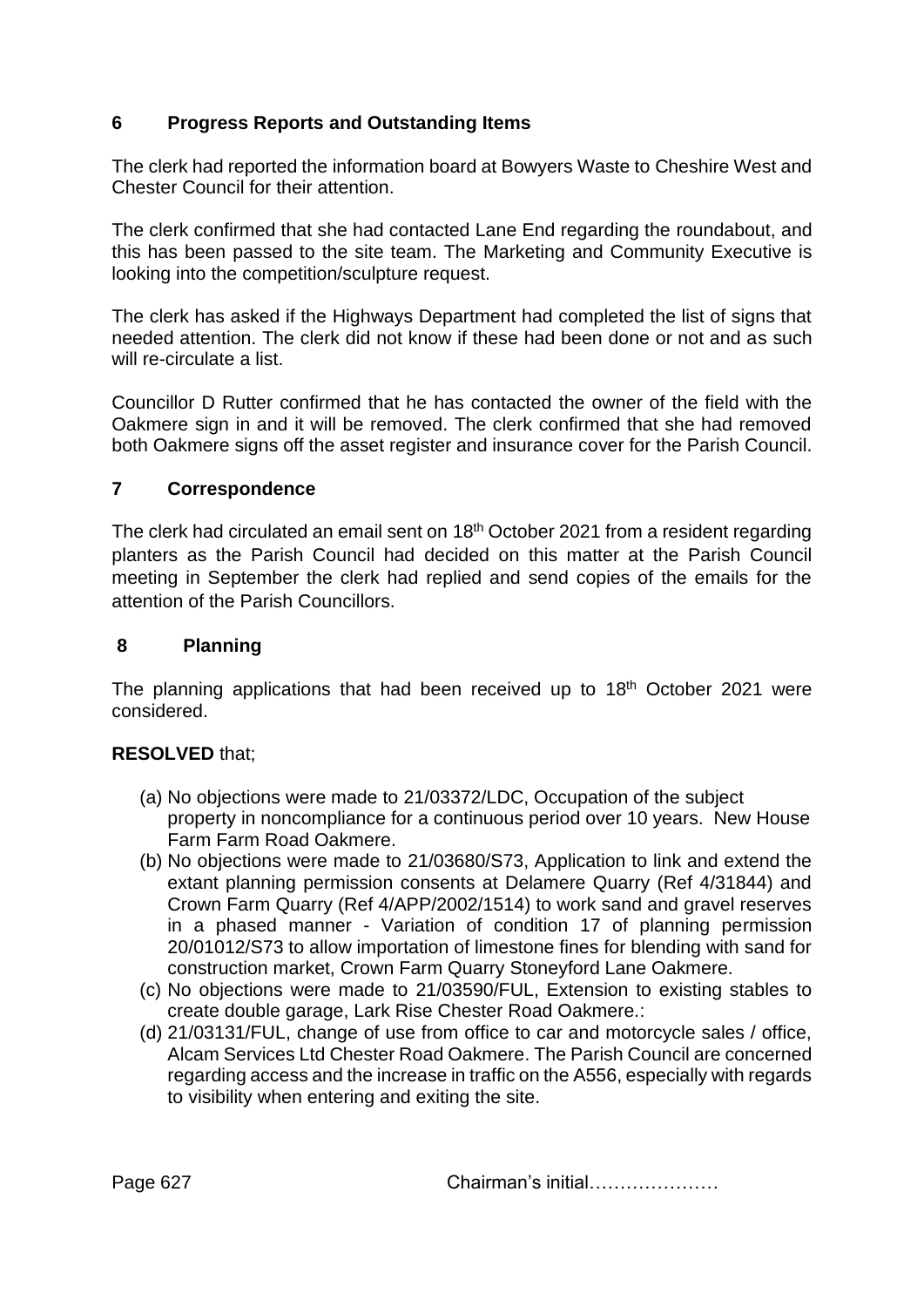- (e) No objections were made to 21/03404/FUL, Replacement workshop building, Alcam Services Limited Chester Road Oakmere. The Parish Council noted that the plans had a trailer park marked out please note no planning permission has been granted for this.
- (f) No objections were made to 21/03923/LDC, Siting of two static caravans and the use of the land for outdoor recreational use, Land Off Station Road Oakmere.

#### **9 Finance**

The clerk reported that the current bank balances were as follows and bank statements showing these amounts were presented and signed by the Chair.

Bank account balance is £24,707.97 as at 30<sup>th</sup> September 2021.

£40 unpaid cheques, September 2021 income is £103.00 advertising income.

Earmarked funds as follows;

£2,500 for Frith Avenue project, Parish Council resolved to spend £2,000 in November 2019 minutes and £500.00 received from Lane End in September 2021 minutes. £1,500 for speed limit reduction for Chester Road Delamere, resolved to spend in March 2021 minutes.

£1,500 received from Tarmac for installation of yellow lines in September 2021 minutes.

#### **RESOLVED** that;

the following payments be authorised;

| Method of<br>payment               | Payee                        | Particulars of payment                                   | Amount  |
|------------------------------------|------------------------------|----------------------------------------------------------|---------|
| Standing<br>Order 21 <sup>st</sup> | <b>Clerk</b>                 | <b>Salary for October</b>                                | £386.96 |
| Standing<br>Order 21 <sup>st</sup> | <b>Cheshire Pension Fund</b> | Employers &<br>employees'<br>contribution for<br>October | £143.86 |
| 001140                             | Reece Safety Products Ltd    | Three grit bins                                          | £291.00 |
| 001141                             | Destroyed                    |                                                          |         |
| 001142                             | <b>Clerk</b>                 | <b>Expenses for Oct</b>                                  | £33.54  |

Page 628 Chairman's initial…………………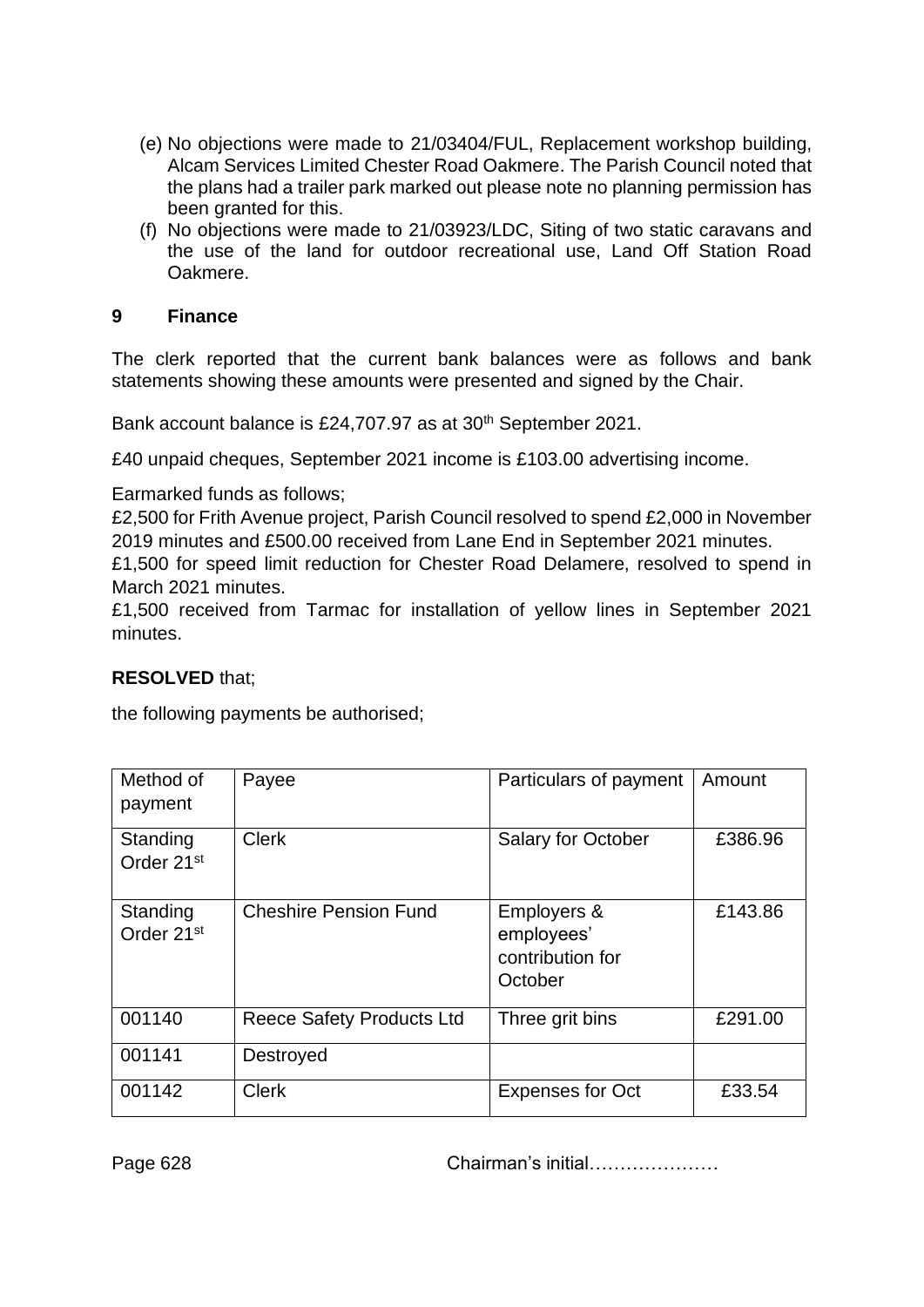# **10 Review of budget and reconciliation of bank accounts.**

The clerk had undertaken a full banking reconciliation as at 30<sup>th</sup> September 2021.

# **RESOLVED** that;

The banking reconciliation as at 30<sup>th</sup> September 2021 be accepted.

| <b>Bank Reconciliation as at</b><br>30/09/2021 |              |
|------------------------------------------------|--------------|
|                                                |              |
| Balance b/f                                    | £25,979.71   |
| <b>Plus Receipts</b>                           | £103.00      |
| Less Payments                                  | $-£1,374.74$ |
| Balance c/f                                    | £24,707.97   |
| <b>Natwest</b>                                 | £24,707.97   |
| Unpresented cheques                            | $-E40.00$    |
| True balance 30.09.21                          | £24,667.97   |

# **Income received up to 30/09/2020 was as follows;**

| <b>Receipts</b>               | <b>Budget</b><br>2021/2022 | <b>Actual to</b><br>30.09.21 | <b>Budget</b><br><b>Balance</b> |
|-------------------------------|----------------------------|------------------------------|---------------------------------|
|                               |                            |                              |                                 |
| Precept                       | 10010.00                   | 10010.00                     | 0.00                            |
| <b>Advertising Income</b>     | 1000.00                    | 394.00                       | 606.00                          |
| Other                         | 14.00                      | 2055.00                      | $-2041.00$                      |
| Community Infrastructure levy |                            |                              |                                 |
| payment                       | 0.00                       | 0.00                         | 0.00                            |
| <b>Scottish Power</b>         | 0.00                       | 0.00                         | 0.00                            |
| <b>Net</b>                    | 0.00                       | 12459.00                     | $-12459.00$                     |
| VAT reclaimed                 | 0.00                       | 1068.18                      | $-1068.18$                      |
| <b>Total Receipts</b>         | 11024.00                   | 13527.18                     | $-2503.18$                      |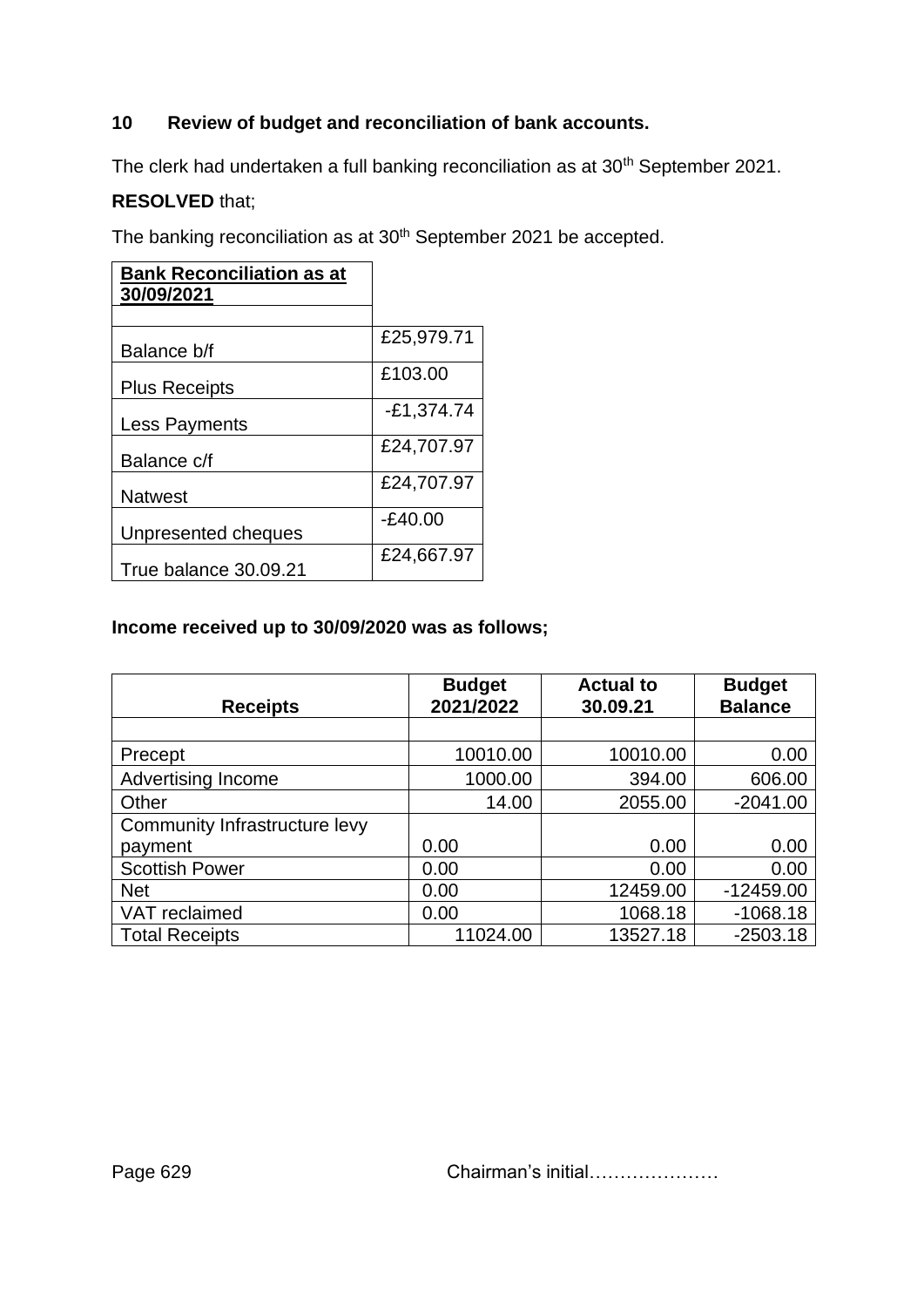#### **Payments received up to 30/09/2020 was as follows;**

|                                         | <b>Budget</b><br>2021/2022 | <b>Actual to</b> | <b>Budget</b><br><b>Balance</b> |
|-----------------------------------------|----------------------------|------------------|---------------------------------|
| <b>Payments</b>                         |                            | 30.09.21         |                                 |
| Clerk's salary inc HMRC and             |                            |                  |                                 |
| Pension                                 | 7600.00                    | 3765.72          | 3834.28                         |
| Clerk expenses                          | 600.00                     | 212.98           | 387.02                          |
| Room Hire                               | 110.00                     | 40.00            | 70.00                           |
| <b>Printing of Newsletter</b>           | 1500.00                    | 328.85           | 1171.15                         |
| <b>Cheshire Assoc of Local Councils</b> |                            |                  |                                 |
| subs                                    | 450.00                     | 0.00             | 450.00                          |
| <b>Footpath Society subs</b>            | 8.00                       | 0.00             | 8.00                            |
| Insurance                               | 450.00                     | 406.76           | 43.24                           |
| <b>Frith Avenue Maintenance</b>         | 1500.00                    | 0.00             | 1500.00                         |
| Training                                | 250.00                     | 0.00             | 250.00                          |
| Website & email                         | 100.00                     | 75.00            | 25.00                           |
| Contingencies                           | 500.00                     | 468.82           | 31.18                           |
| <b>Payroll Services</b>                 | 170.00                     | 114.00           | 56.00                           |
| <b>Community Engagement</b>             | 100.00                     | 0.00             | 100.00                          |
| CWAC dog bin charge                     | 400.00                     | 364.00           | 36.00                           |
| <b>Donations</b>                        | 1514.00                    | 0.00             | 1514.00                         |
| Data Protection fee                     | 40.00                      | 0.00             | 40.00                           |
| <b>Cheshire Community Action subs</b>   | 20.00                      | 20.00            | 0.00                            |
| <b>Election costs</b>                   |                            | 0.00             | 0.00                            |
| 0.00                                    |                            | 0.00             | 0.00                            |
| 0.00                                    |                            | 0.00             | 0.00                            |
| Net Payments                            | 15312.00                   | 5796.13          | 9515.87                         |
| <b>VAT</b>                              |                            | 207.50           |                                 |
| <b>Total Payments (excluding ear</b>    |                            |                  |                                 |
| marked reserves)                        |                            | 6003.63          |                                 |

The clerk was asked to circulate a breakdown of the £486.82 expenditure in the Contingency budget for the attention of the Parish Councillors.

The clerk had reviewed the budget for 2021/2022, in light of payments throughout the year.

## **RESOLVED** that;

The income and payments were accepted by the Parish Council and the reviewed budget was noted by the Parish Council.

Page 630 **Chairman's initial………………**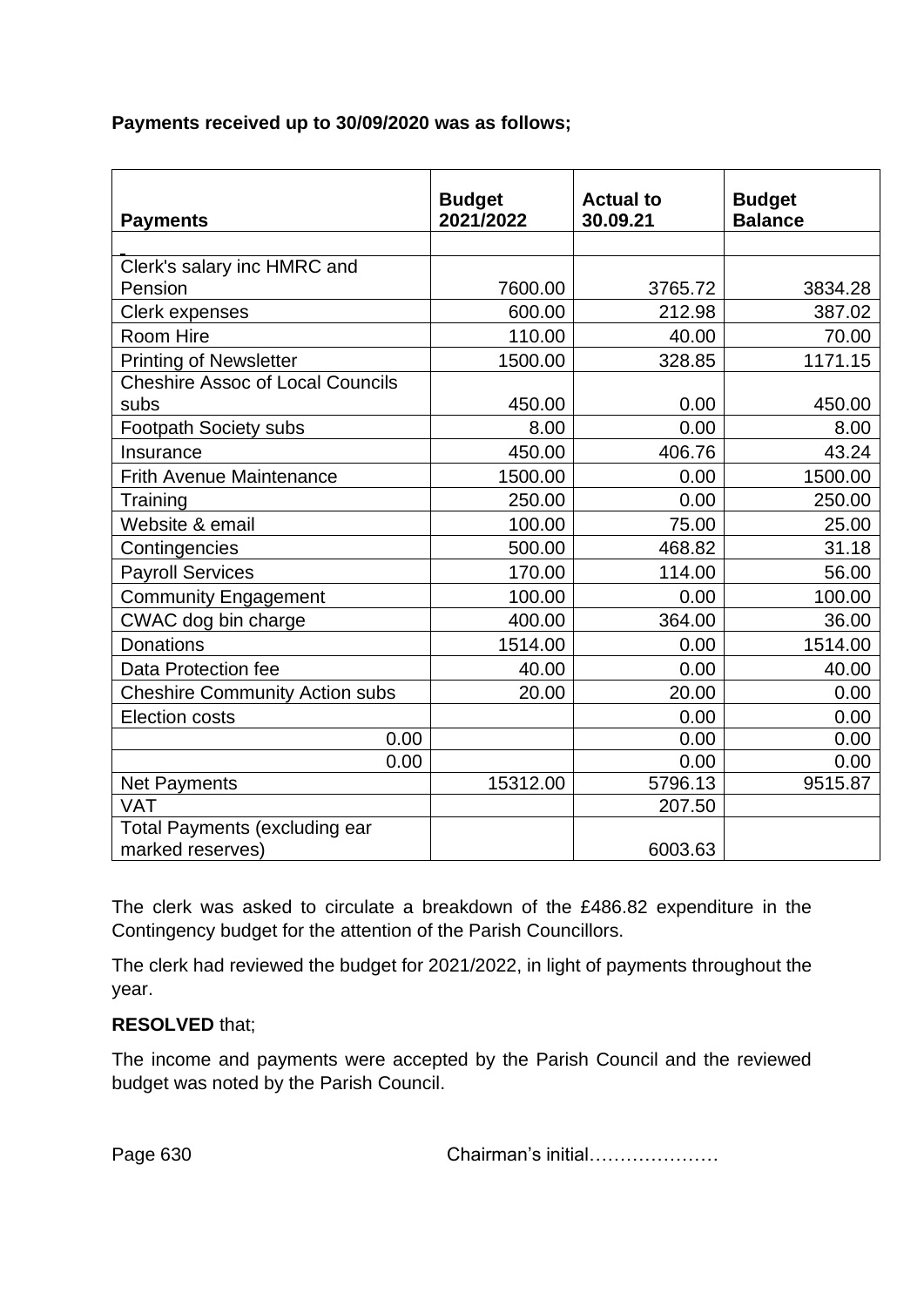# **RESOLVED** that;

The earmarked reserves were as follows;

| <b>Ear-Marked Reserves</b>            |          |
|---------------------------------------|----------|
| Local Infrastructure (ER)             | 0.00     |
| <b>Future Elections (ER)</b>          | 0.00     |
| Contingencies (ER)                    | 398.83   |
| Frith Avenue project (ER)             | 2500.00  |
| New Homes Bonus Fund (ER)             | 13285.59 |
| Stoneyford Lane yellow lines (ER)     | 1500.00  |
| Community Infrastructure Levy (ER)    | 0.00     |
| Unpresented cheques at end year (ER)  | 0.00     |
| Speed limit reduction Chester Rd (ER) | 1500.00  |
| Total                                 | 19184.42 |

The above reserves includes the £500 contribution from Lane End on 27<sup>th</sup> August 2021 and the £1,500 contribution from Tarmac received on 27<sup>th</sup> August 2021.

#### **11 Field at Frith Avenue**

Councillor D Rutter will contact Cheshire Wildlife Trust regarding a proposal for a path for the field at Frith Avenue and the clerk was asked to put this as an agenda item for the next Parish Council meeting.

## **12 Bulbs for planting**

The clerk had circulated the costs for the purchase of bulbs.

## **RESOLVED** that;

The Parish Council would not proceed with the purchase of any bulbs.

#### **13 Stoneyford Lane Car Parking issues**

Following the last Parish Council meeting the clerk had send letters to all the residents on Stoneyford Lane regarding the installation of double yellow lines. The clerk had received one objection to the proposal.

The clerk was asked to contact Tarmac and ask for the time/date for the next Liaison meeting so this could be discussed further.

Page 631 **Chairman's initial………………**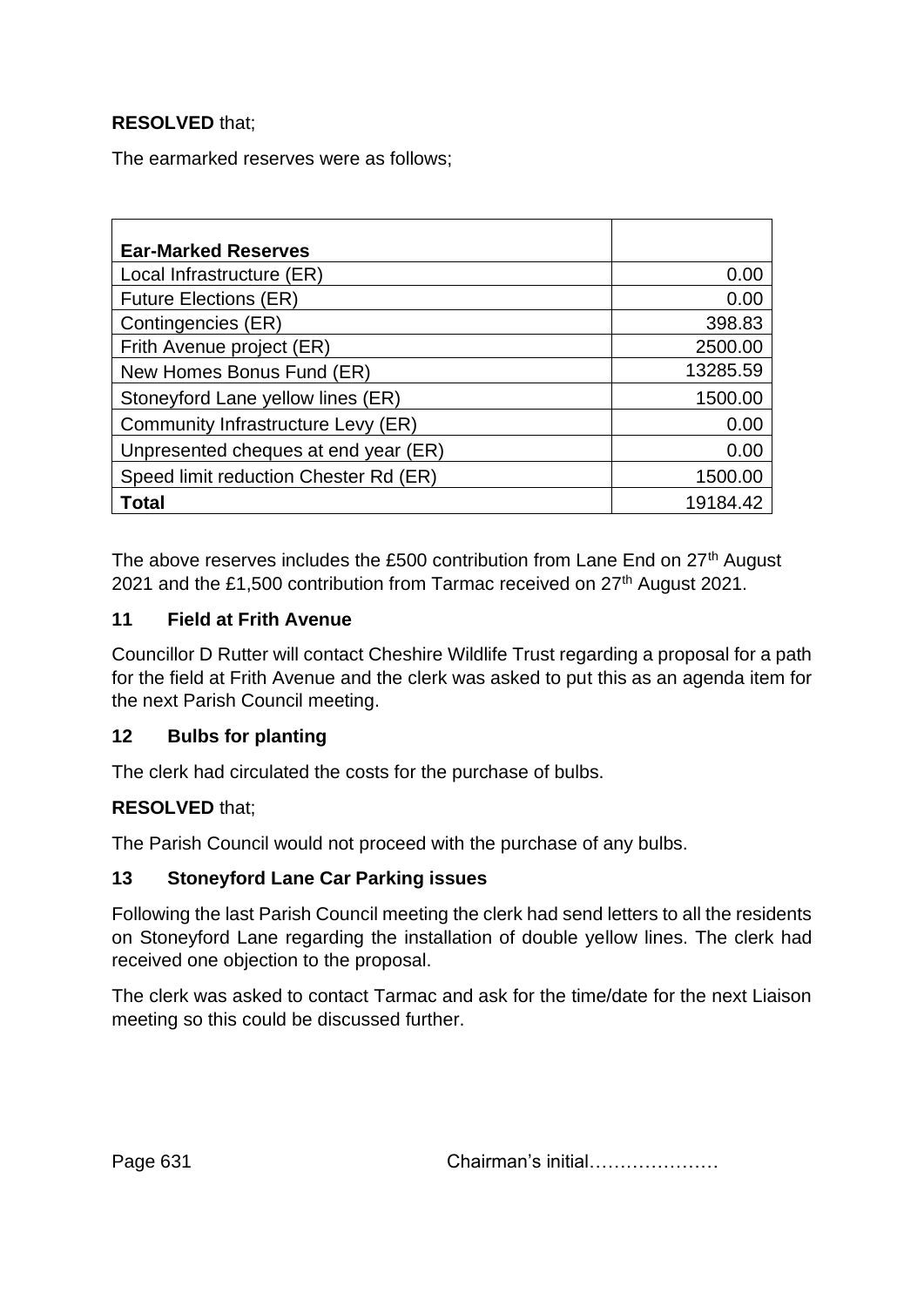# **14 Speed limit amendment on the A49**

The clerk had contacted the garden centre on Tarporley Road, Oulton Park, Cheshire West and Chester Ward Councillors and Little Budworth Parish Council.

The clerk had received an email dated 2nd October 2021 from Oulton Park, it order to consider the request they needed the following details;

- More details on which section of the A49 this relates to,
- Why the speed reduction is desired,
- What the money would be for i.e. the breakdown of the expected £5,000 costs.

As such the clerk had then contacted the Highways Department of Cheshire West and Chester Council for a breakdown of the costs. No response has been received from the Highways Department of Cheshire West and Chester Council.

The clerk has contacted Little Budworth Parish Council, and this was discussed at their Parish Council meeting, and they cannot provide any financial assistance with this project.

There has been no response to the letter sent to Tarporley Garden Centre.

Cheshire West and Chester Ward Councillor J Leather had asked if the Parish Council had examined any safety data or was there a report from Highways Department of Cheshire West and Chester Council. Councillor J Leather confirmed that there had been no major incidents on this stretch of road for the last three y ears and two minor incidents as such it would be hard to jusify funding from the Member budget on safety grounds.

Councillor R Gilbert-Bratt confirmed that the section of road is from the 40mph sign just past the Fox and Barrel to the Traffic lights at the junction with the A54, which has the Coach Road joining onto it and the Tarporley garden centre. The Parish Council would like a limit of 50mph as it is 40mph though Cotebrook then at the Fox and Barrel to the lights it goes to the national speed limit.

The clerk was asked to chase a response from the Highways Department of Cheshire West and Chester Council for a breakdown and email the Head Office of Tarporley Garden centre with the request for financial assistance.

## **15 Electricity supply**

Several Parish Councillors complained about the ongoing Power cuts, and this was an ongoing issue for residents.

## **RESOLVED** that;

The clerk was asked to contact Scottish power regarding the ongoing issues.

Page 632 Chairman's initial…………………